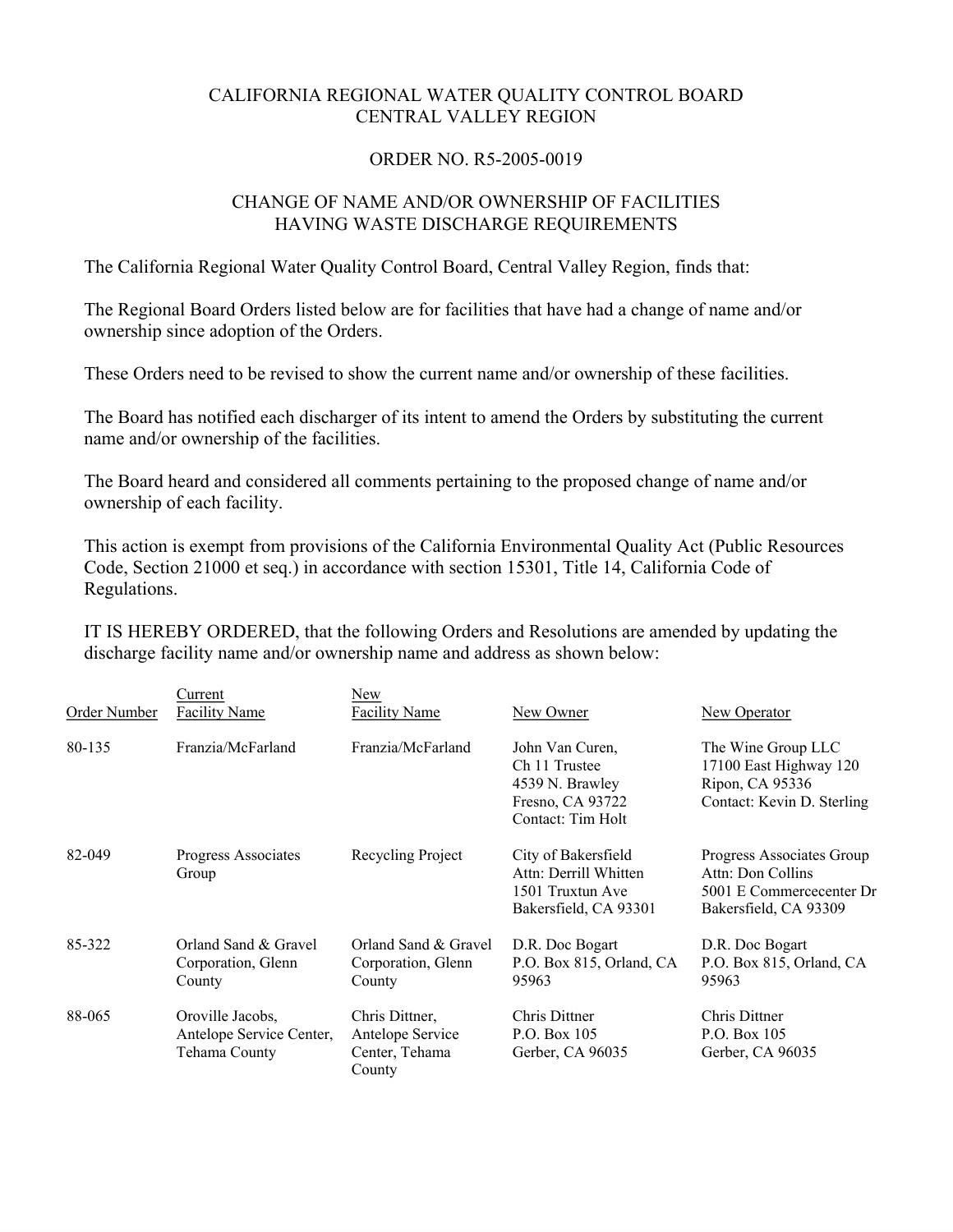| <b>Order Number</b> | Current<br><b>Facility Name</b>                                                                                                             | <b>New</b><br><b>Facility Name</b>                                        | New Owner                                                                                                                   | <b>New Operator</b>                                                                                         |
|---------------------|---------------------------------------------------------------------------------------------------------------------------------------------|---------------------------------------------------------------------------|-----------------------------------------------------------------------------------------------------------------------------|-------------------------------------------------------------------------------------------------------------|
| 88-106              | Forest Springs Mobile<br>Home Community,<br>Alfred F. Tucker, James<br>H. Tucker, and Jerald A.<br>Tucker, dba Forest<br>Springs Associates | Forest Springs Mobile<br>Home Community                                   | Forest Springs LLC<br>Attn: Robert Tucker 10084<br>Forest Springs Drive<br>Grass Valley, CA 95949                           | Forest Springs LLC<br>Attn: Bob Canevari<br>10084 Forest Springs Drive<br>Grass Valley, CA 95949            |
| 90-098              | Sandy Point &<br>Riverbend MHP<br>17604 E. Kings Canyon<br>Road<br>Sanger, CA 93657                                                         | Sandy Point MHP<br>17600 E. Kings<br>Canyon Road<br>Sanger, CA 93657      | Southern Estates LLC<br>6966 Sunrise Blvd #239<br>Citrus Heights, CA 95610                                                  | Southern Estates LLC<br>6966 Sunrise Blvd #239<br>Citrus Heights, CA 95610                                  |
| 94-369              | <b>Reclamation Field</b><br>N/A                                                                                                             | <b>Reclamation Field</b><br>N/A                                           | Northwood Vineyards,<br><b>LLC</b><br>P.O. Box 897<br>Ripon, CA 93566                                                       | Northwood Vineyards, LLC<br>P.O. Box 897<br>Ripon, CA 93566<br>Attn: Kevin Cantrelle                        |
| 95-014              | Reedley Winery                                                                                                                              | O'Neill Vintners &<br><b>Distillers</b>                                   | O'Neill Beverages Co.,<br><b>LLC</b><br>101 Larkspur Landing<br>Circle, Suite 350<br>Larkspur, CA 94939<br>$(415)$ 464-4700 | Don Stanley<br>8418 S. Lac Jac Ave.<br>Parlier, CA 93648<br>$(559) 638 - 3544$                              |
| 95-130              | The Lost Sierras Mobile<br>Park                                                                                                             | Quail Ridge MHP                                                           | Gary Wall and Jann Spicer<br>8630 Bandon Dr.<br>Dublin, CA 94568                                                            | Gary Wall and Jann Spicer<br>Quail Ridge MHP<br>12468 La Porte Rd.<br>Clipper Mills, CA 95930               |
| 96-213              | Atwater Frozen Food<br>Plant<br>7916 W. Bellevue Rd.<br>Atwater, CA 95301                                                                   | Atwater Frozen Food<br>Plant<br>7916 W. Bellevue Rd.<br>Atwater, Ca 95301 | Dole Package Frozen<br>Foods, Inc.<br>P.O. Box 545<br>Atwater, CA 95301                                                     | Dole Package Frozen Foods,<br>Inc.<br>P.O. Box 545<br>Atwater, CA 95301                                     |
| 97-006              | <b>Citrus Packing Facility</b>                                                                                                              | <b>Citrus Packing Facility</b>                                            | Booth Ranches, LLC.<br>Attn: Al Bates<br>12201 Avenue 480<br>Orange Cove, CA 93646                                          | Booth Ranches, LLC.<br>Attn: Al Bates<br>12201 Avenue 480<br>Orange Cove, CA 93646                          |
| 97-028              | Mathews Readymix,<br>LLC, Shasta County                                                                                                     | Folsom Ready Mix -<br>Anderson, LLC,<br><b>Shasta County</b>              | Folsom Ready Mix, Inc.<br>Attn: Randy Barnes<br>3401 Fitzgerald Rd.,<br>Rancho Cordova, CA<br>95742                         | Folsom Ready Mix -<br>Anderson, LLC<br>Attn: Jay Herrod<br>3401 Fitzgerald Rd., Rancho<br>Cordova, CA 95742 |
| 97-177              | Gotland Oil, Inc.,<br>Semitropic Oil Field<br>Kern County                                                                                   | <b>Bradford Lease</b><br>Semitropic Oil Field<br>Kern County              | Carneros Energy, Inc. 1717<br>28 <sup>th</sup> Street<br>Bakersfield, CA 93301                                              | Carneros Energy, Inc. 1717<br>$28th$ Street<br>Bakersfield, CA 93301                                        |
| 97-179              | Gotland Oil, Inc.,<br>Semitropic Oil Field<br>Kern County                                                                                   | <b>BBJ</b> - Bamb Lease<br>Semitropic Oil Field<br>Kern County            | Carneros Energy, Inc. 1717<br>$28th$ Street<br>Bakersfield, CA 93301                                                        | Carneros Energy, Inc. 1717<br>$28th$ Street<br>Bakersfield, CA 93301                                        |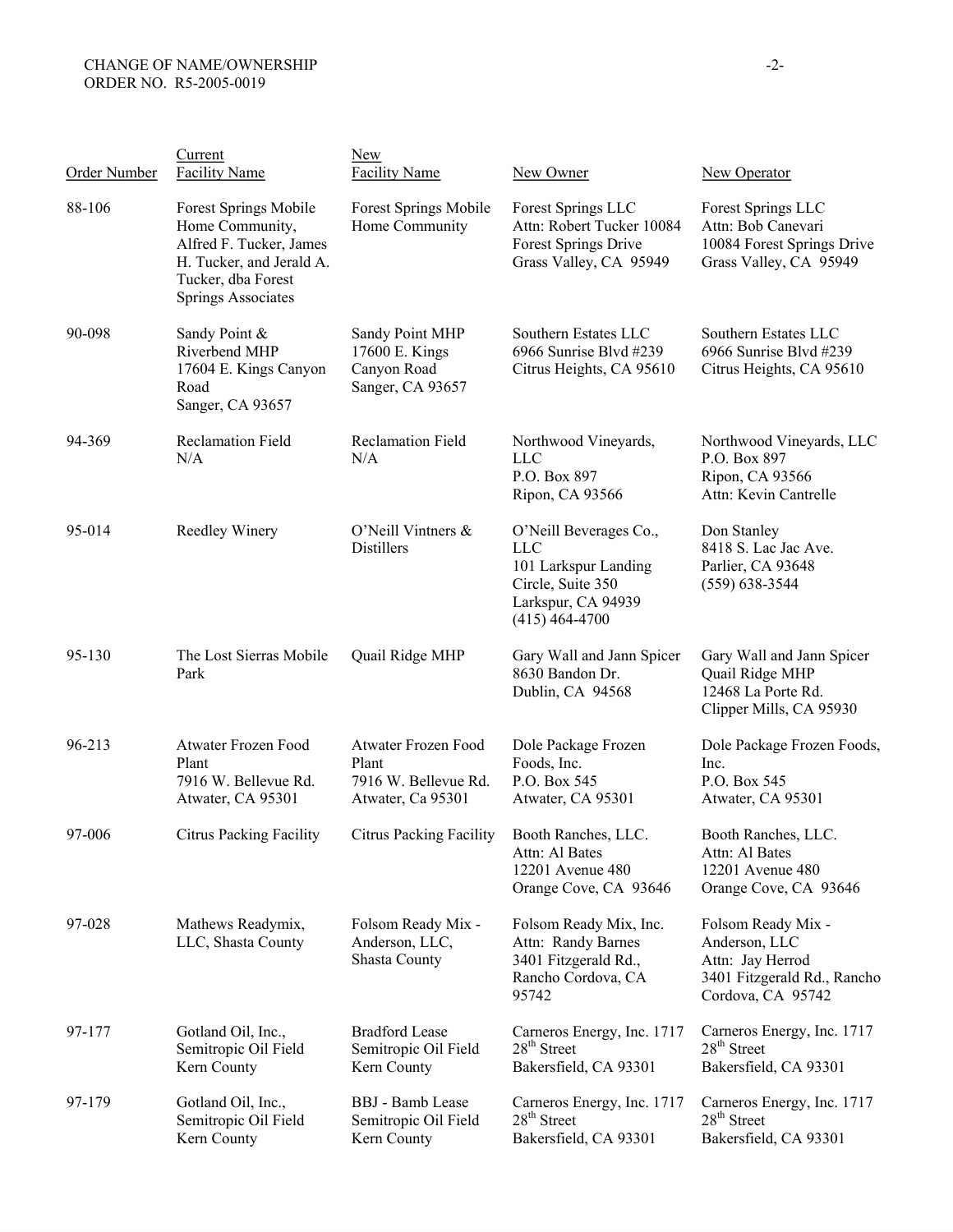## CHANGE OF NAME/OWNERSHIP ORDER NO. R5-2005-0019

| Order Number   | Current<br><b>Facility Name</b>                                                                                                                                                | New<br><b>Facility Name</b>                                                                                                                                | New Owner                                                                                                                                 | New Operator                                                                                                                   |
|----------------|--------------------------------------------------------------------------------------------------------------------------------------------------------------------------------|------------------------------------------------------------------------------------------------------------------------------------------------------------|-------------------------------------------------------------------------------------------------------------------------------------------|--------------------------------------------------------------------------------------------------------------------------------|
| 97-180         | Gotland Oil, Inc.,<br>Semitropic Oil Field<br>Kern County                                                                                                                      | <b>Bradford B Lease</b><br>Semitropic Oil Field<br>Kern County                                                                                             | Carneros Energy, Inc. 1717<br>$28th$ Street<br>Bakersfield, CA 93301                                                                      | Carneros Energy, Inc. 1717<br>$28th$ Street<br>Bakersfield, CA 93301                                                           |
| 97-182         | Gotland Oil, Inc.,<br>Semitropic Oil Field<br>Kern County                                                                                                                      | Chapman - BHM<br>Lease<br>Semitropic Oil Field<br>Kern County                                                                                              | Carneros Energy, Inc. 1717<br>$28th$ Street<br>Bakersfield, CA 93301                                                                      | Carneros Energy, Inc. 1717<br>$28th$ Street<br>Bakersfield, CA 93301                                                           |
| 97-186         | Gotland Oil, Inc.,<br>Semitropic Oil Field<br>Kern County                                                                                                                      | Supreme Lease<br>Semitropic Oil Field<br>Kern County                                                                                                       | Carneros Energy, Inc. 1717<br>$28th$ Street<br>Bakersfield, CA 93301                                                                      | Carneros Energy, Inc. 1717<br>$28th$ Street<br>Bakersfield, CA 93301                                                           |
| 97-188         | Gotland Oil, Inc.,<br>Semitropic Oil Field<br>Kern County                                                                                                                      | Williams-Elliot 15<br>Lease<br>Semitropic Oil Field<br>Kern County                                                                                         | Carneros Energy, Inc. 1717<br>$28th$ Street<br>Bakersfield, CA 93301                                                                      | Carneros Energy, Inc. 1717<br>$28th$ Street<br>Bakersfield, CA 93301                                                           |
| 97-189         | Gotland Oil, Inc.,<br>Semitropic Oil Field<br>Kern County                                                                                                                      | Williams-Elliot 24<br>Lease<br>Semitropic Oil Field<br>Kern County                                                                                         | Carneros Energy, Inc. 1717<br>$28th$ Street<br>Bakersfield, CA 93301                                                                      | Carneros Energy, Inc. 1717<br>$28th$ Street<br>Bakersfield, CA 93301                                                           |
| 98-082         | <b>Baldwin Contracting</b><br>Co., Inc, Stony Creek<br>Plant, Glenn County                                                                                                     | <b>Baker Stony Creek</b><br>Plant, Glenn County                                                                                                            | Willis K. Baker II<br>Willis K. Baker III<br>Kara Varian Baker<br>3793 County Rd. QQ<br>Orland, CA 95963                                  | Willis K. Baker III<br>3793 County Rd. QQ<br>Orland, CA 95963                                                                  |
| 99-086         | Tenaya Lodge at<br>Yosemite<br>1122 Highway 41<br>Fish Camp, CA 93623                                                                                                          | DNC Parks & Resorts<br>at Tenaya, Inc.<br>1122 Highway 41<br>Fish Camp, CA 93623                                                                           | DNC Parks & Resorts at<br>Tenaya, Inc.<br>40 Fountain Plaza<br>Buffalo, NY 14202<br>$(716) 858 - 5047$<br>Attn: Dorothy Keane             | DNC Parks & Resorts at<br>Tenaya, Inc.<br>1122 Highway 41<br>Fish Camp, CA 93623<br>$(559) 683 - 6555$<br>Attn: Val Hardcastle |
| $5 - 00 - 257$ | Burney Forest Products,<br>A Joint Venture, Big<br>Valley Lumber<br>Company, and Fruit<br>Growers Supply<br>Company, Burney<br>Sawmill-Cogeneration<br>Facility, Shasta County | <b>Burney Forest Power</b><br><b>Cogeneration Facility</b><br>and Shasta Green<br>Burney Sawmill, and<br>Fruit Growers Supply<br>Company, Shasta<br>County | $Sawmill -$<br>Shasta Green<br>35586-A Hwy 299E<br>Burney, CA 96013                                                                       | $Sawmill -$<br>Shasta Green<br>35586-A Hwy 299E<br>Burney, CA 96013                                                            |
|                |                                                                                                                                                                                |                                                                                                                                                            | $Cogeneration -$<br>Burney Forest Products, a<br>Joint Venture, dba Burney<br><b>Forest Power</b><br>35586-B Hwy 299E<br>Burney, CA 96013 | Cogeneration -<br>North American Energy<br>Services<br>35586-C Hwy 299E<br>Burney, CA 96013                                    |
| 5-01-141       | Reedley Winery SI                                                                                                                                                              | O'Neill Vintners &<br>Distillers SI                                                                                                                        | O'Neill Beverages Co.,<br><b>LLC</b><br>101 Larkspur Landing<br>Circle, Suite 350<br>Larkspur, CA 94939<br>$(415)$ 464-4700               | Don Stanley<br>8418 S. Lac Jac Ave.<br>Parlier, CA 93648<br>$(559)$ 638-3544                                                   |